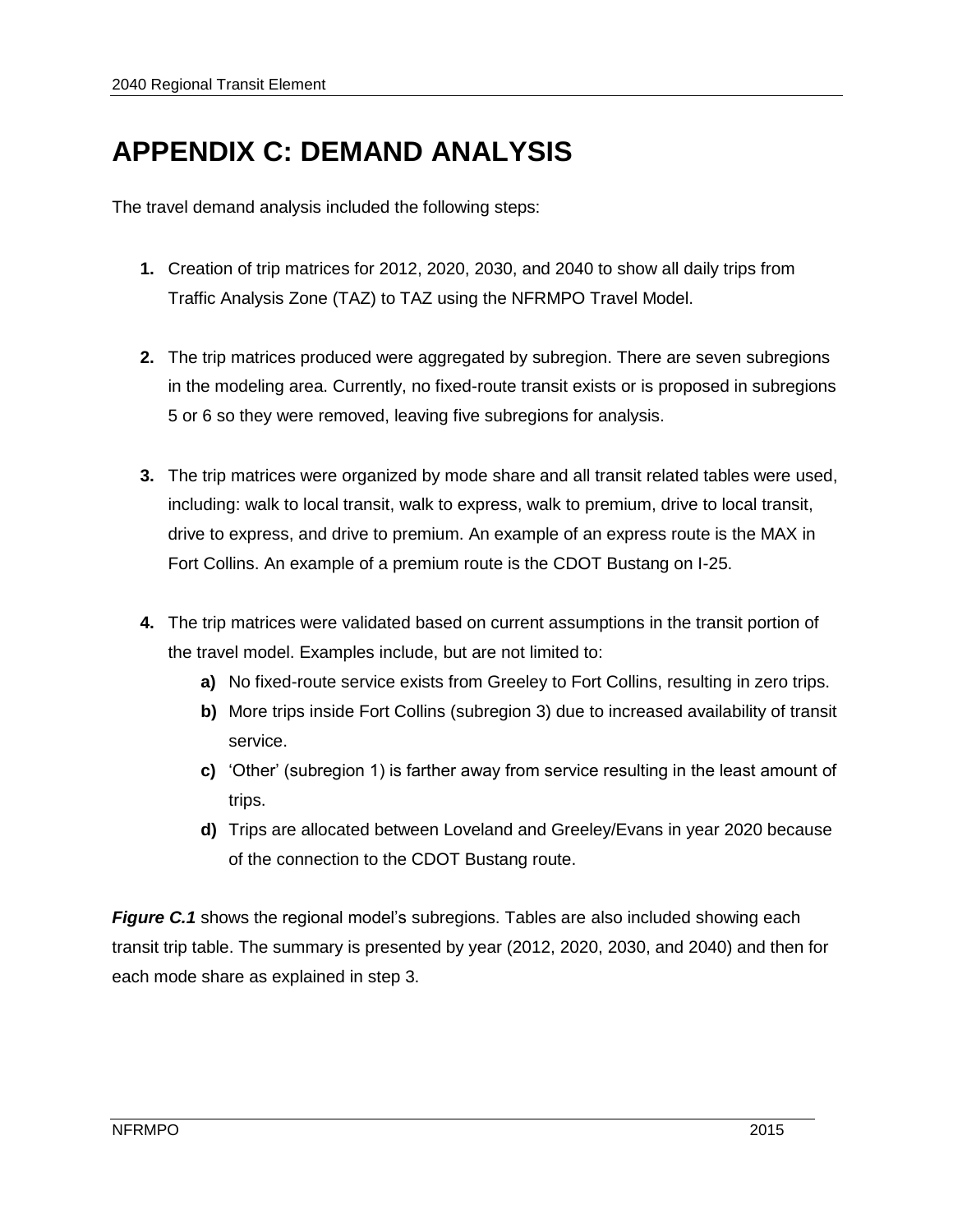

*Figure C-1: Map of Subregions*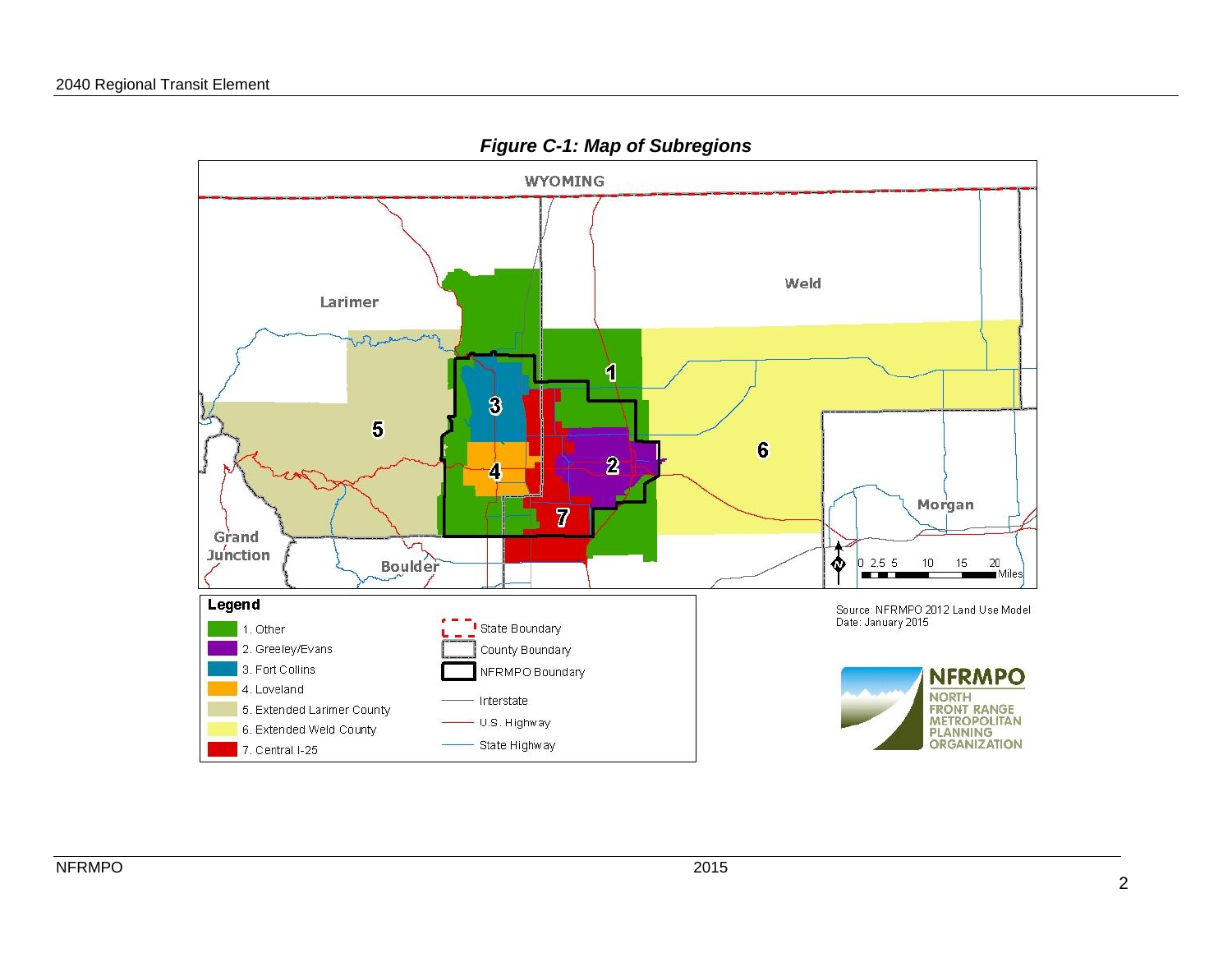| <b>2012 Total Transit Trips</b>         |    |     |      |     |  |  |  |  |  |
|-----------------------------------------|----|-----|------|-----|--|--|--|--|--|
| <b>Subregion</b><br>$\overline{2}$<br>3 |    |     |      |     |  |  |  |  |  |
|                                         |    |     | 70   | 29  |  |  |  |  |  |
| $\overline{\mathbf{2}}$                 |    | 789 |      |     |  |  |  |  |  |
| 3                                       | 31 |     | 6159 | 14  |  |  |  |  |  |
|                                         | 69 |     | 304  | 384 |  |  |  |  |  |
|                                         |    |     |      |     |  |  |  |  |  |

#### **Total Transit Trips in Subregions (2012, 2020, 2030, and 2040)**

| <b>2020 Total Transit Trips</b> |        |     |      |     |    |  |  |  |  |
|---------------------------------|--------|-----|------|-----|----|--|--|--|--|
| <b>Subregion</b>                | 2<br>3 |     |      |     |    |  |  |  |  |
|                                 | 5      |     | 78   | 93  | 10 |  |  |  |  |
| 2                               | 5      | 919 | 10   |     |    |  |  |  |  |
| 3                               | 2701   |     | 2627 | 30  |    |  |  |  |  |
|                                 | 78     |     | 83   | 331 |    |  |  |  |  |
|                                 |        |     |      |     |    |  |  |  |  |

| <b>2030 Total Transit Trips</b> |                   |      |      |     |    |  |  |  |  |
|---------------------------------|-------------------|------|------|-----|----|--|--|--|--|
| <b>Subregion</b>                | $\mathbf{2}$<br>3 |      |      |     |    |  |  |  |  |
|                                 |                   |      | 115  | 96  | 16 |  |  |  |  |
| $\overline{2}$                  |                   | 1012 | 10   |     |    |  |  |  |  |
| 3                               | 337               |      | 2964 | 32  |    |  |  |  |  |
|                                 | 89                |      | 93   | 369 | 5  |  |  |  |  |
|                                 |                   |      | o    |     | 12 |  |  |  |  |

| <b>2040 Total Transit Trips</b> |     |              |      |     |    |  |  |  |
|---------------------------------|-----|--------------|------|-----|----|--|--|--|
| <b>Subregion</b>                |     | $\mathbf{2}$ | 3    |     |    |  |  |  |
|                                 | 13  |              | 168  | 88  | 14 |  |  |  |
| $\overline{2}$                  | 36  | 1174         | 8    |     |    |  |  |  |
| 3                               | 360 |              | 3264 | 96  |    |  |  |  |
|                                 | 88  |              | 173  | 458 |    |  |  |  |
|                                 | 29  |              |      |     |    |  |  |  |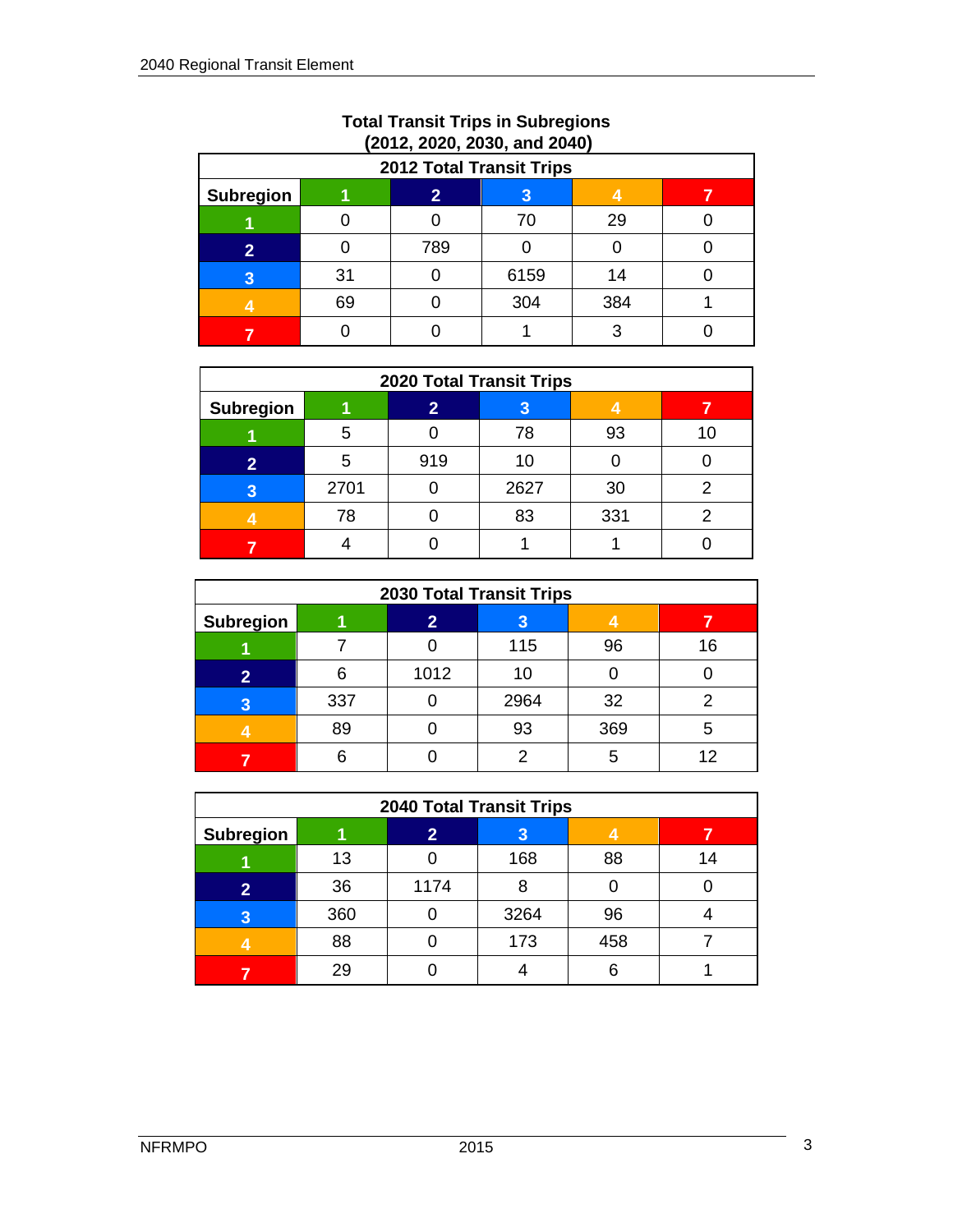| 2012 Total Drive to Premium Transit Trips |  |  |  |  |  |  |  |  |  |  |
|-------------------------------------------|--|--|--|--|--|--|--|--|--|--|
| <b>Subregion</b>                          |  |  |  |  |  |  |  |  |  |  |
|                                           |  |  |  |  |  |  |  |  |  |  |
|                                           |  |  |  |  |  |  |  |  |  |  |
|                                           |  |  |  |  |  |  |  |  |  |  |
|                                           |  |  |  |  |  |  |  |  |  |  |
|                                           |  |  |  |  |  |  |  |  |  |  |

## **Total Transit Trips in Subregions - Driving to Premium (2012, 2020, 2030, and 2040)**

| 2020 Total Drive to Premium Transit Trips |  |  |     |  |  |  |  |  |  |
|-------------------------------------------|--|--|-----|--|--|--|--|--|--|
| <b>Subregion</b>                          |  |  |     |  |  |  |  |  |  |
|                                           |  |  |     |  |  |  |  |  |  |
|                                           |  |  |     |  |  |  |  |  |  |
|                                           |  |  | 191 |  |  |  |  |  |  |
|                                           |  |  |     |  |  |  |  |  |  |
|                                           |  |  |     |  |  |  |  |  |  |

| 2030 Total Drive to Premium Transit Trips |  |  |     |  |  |  |  |  |
|-------------------------------------------|--|--|-----|--|--|--|--|--|
| <b>Subregion</b>                          |  |  |     |  |  |  |  |  |
|                                           |  |  |     |  |  |  |  |  |
|                                           |  |  |     |  |  |  |  |  |
|                                           |  |  | 207 |  |  |  |  |  |
|                                           |  |  | 20  |  |  |  |  |  |
|                                           |  |  |     |  |  |  |  |  |

| 2040 Total Drive to Premium Transit Trips |    |    |     |    |  |  |  |  |
|-------------------------------------------|----|----|-----|----|--|--|--|--|
| <b>Subregion</b>                          |    | 9. |     |    |  |  |  |  |
|                                           |    |    |     |    |  |  |  |  |
|                                           |    |    |     |    |  |  |  |  |
|                                           | 34 |    | 395 | 19 |  |  |  |  |
|                                           |    |    | 64  |    |  |  |  |  |
|                                           |    |    |     |    |  |  |  |  |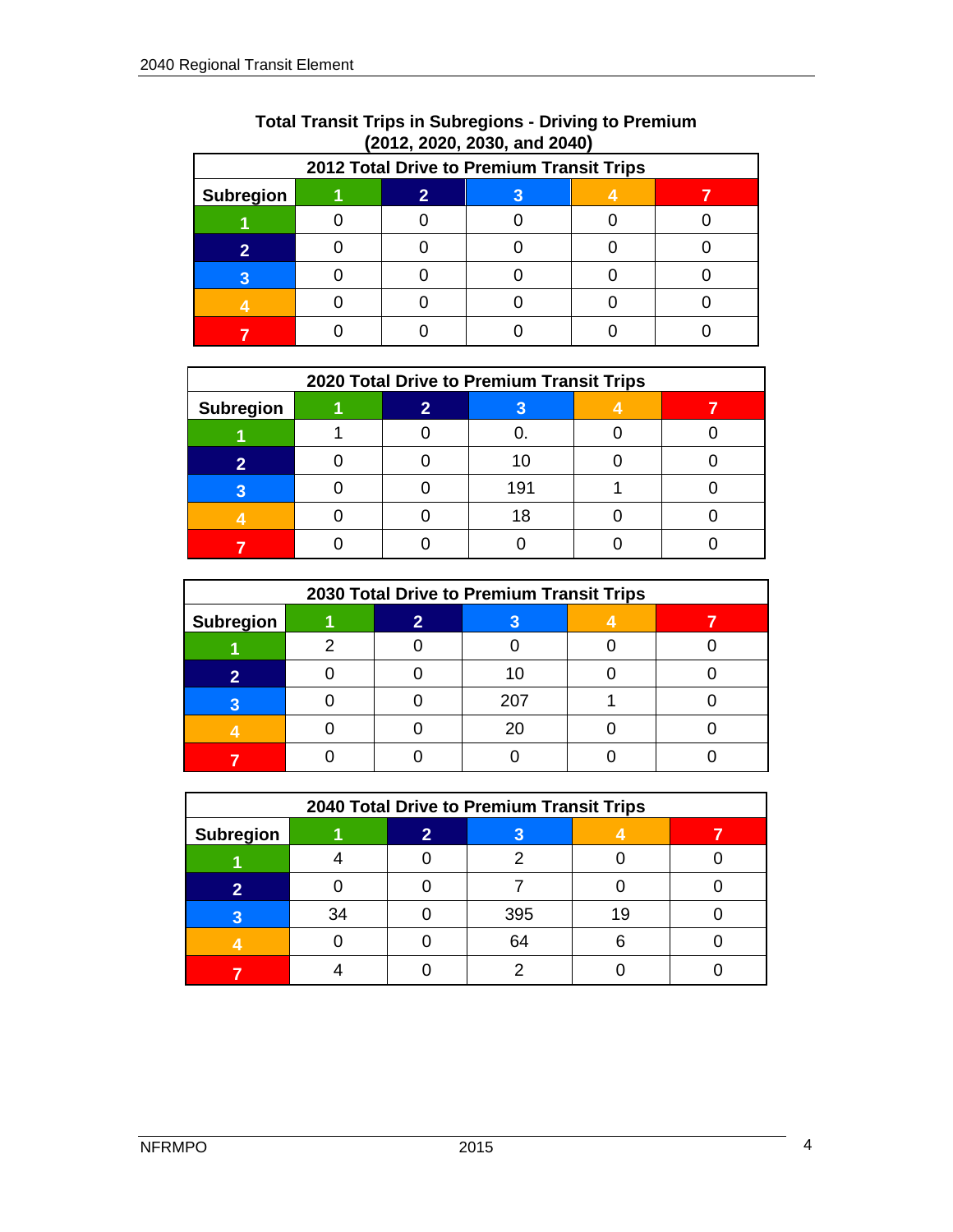|                  | 2012 Total Drive to Express Transit Trips |  |  |  |  |  |  |  |  |  |
|------------------|-------------------------------------------|--|--|--|--|--|--|--|--|--|
| <b>Subregion</b> |                                           |  |  |  |  |  |  |  |  |  |
|                  |                                           |  |  |  |  |  |  |  |  |  |
|                  |                                           |  |  |  |  |  |  |  |  |  |
|                  |                                           |  |  |  |  |  |  |  |  |  |
|                  |                                           |  |  |  |  |  |  |  |  |  |
|                  |                                           |  |  |  |  |  |  |  |  |  |

#### **Total Transit Trips in Subregions - Driving to Express (2012, 2020, 2030, and 2040)**

| 2020 Total Drive to Express Transit Trips |    |  |  |  |  |  |  |  |  |
|-------------------------------------------|----|--|--|--|--|--|--|--|--|
| <b>Subregion</b>                          |    |  |  |  |  |  |  |  |  |
|                                           |    |  |  |  |  |  |  |  |  |
|                                           |    |  |  |  |  |  |  |  |  |
|                                           | 62 |  |  |  |  |  |  |  |  |
|                                           |    |  |  |  |  |  |  |  |  |
|                                           |    |  |  |  |  |  |  |  |  |

| 2030 Total Drive to Express Transit Trips |    |  |  |  |  |  |  |  |
|-------------------------------------------|----|--|--|--|--|--|--|--|
| <b>Subregion</b>                          | 2  |  |  |  |  |  |  |  |
|                                           |    |  |  |  |  |  |  |  |
|                                           |    |  |  |  |  |  |  |  |
|                                           | 7۶ |  |  |  |  |  |  |  |
|                                           |    |  |  |  |  |  |  |  |
|                                           |    |  |  |  |  |  |  |  |

| 2040 Total Drive to Express Transit Trips |    |  |  |  |  |  |  |  |
|-------------------------------------------|----|--|--|--|--|--|--|--|
| <b>Subregion</b>                          |    |  |  |  |  |  |  |  |
|                                           |    |  |  |  |  |  |  |  |
|                                           | 35 |  |  |  |  |  |  |  |
|                                           | 25 |  |  |  |  |  |  |  |
|                                           |    |  |  |  |  |  |  |  |
|                                           |    |  |  |  |  |  |  |  |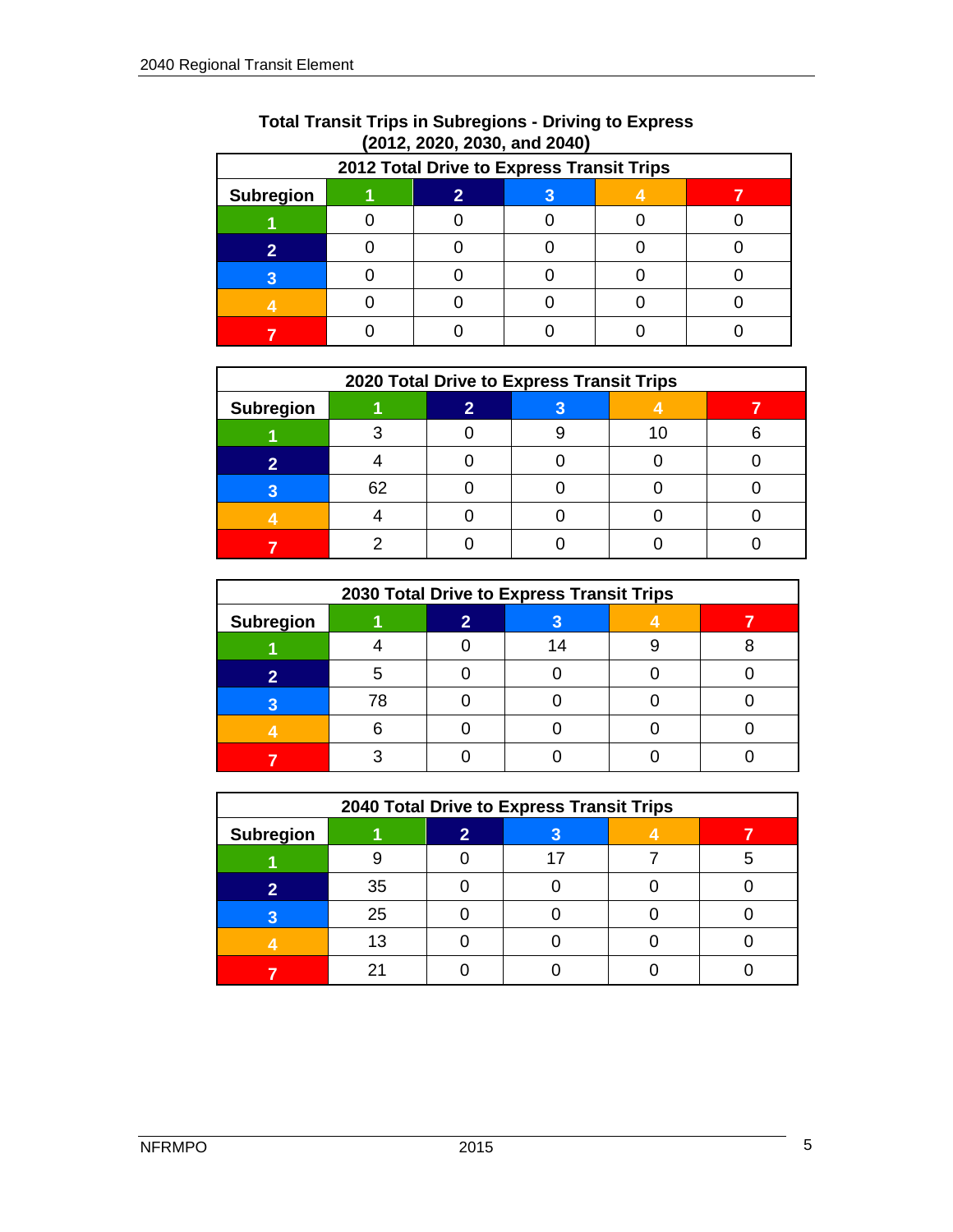|                  | 2012 Total Walk to Premium Transit Trips |  |  |  |  |  |  |  |
|------------------|------------------------------------------|--|--|--|--|--|--|--|
| <b>Subregion</b> |                                          |  |  |  |  |  |  |  |
|                  |                                          |  |  |  |  |  |  |  |
|                  |                                          |  |  |  |  |  |  |  |
|                  |                                          |  |  |  |  |  |  |  |
|                  |                                          |  |  |  |  |  |  |  |
|                  |                                          |  |  |  |  |  |  |  |

| <b>Total Transit Trips in Subregions - Walking to Premium Transit</b> |  |
|-----------------------------------------------------------------------|--|
| $(2012, 2020, 2030,$ and $2040)$                                      |  |

| 2020 Total Walk to Premium Transit Trips |     |  |      |    |  |  |  |  |
|------------------------------------------|-----|--|------|----|--|--|--|--|
| <b>Subregion</b>                         |     |  |      |    |  |  |  |  |
|                                          |     |  | 40   |    |  |  |  |  |
|                                          |     |  |      |    |  |  |  |  |
|                                          | 104 |  | 1027 | 18 |  |  |  |  |
|                                          |     |  | 52   |    |  |  |  |  |
|                                          |     |  |      |    |  |  |  |  |

| 2030 Total Walk to Premium Transit Trips |     |  |      |  |  |  |  |
|------------------------------------------|-----|--|------|--|--|--|--|
| <b>Subregion</b>                         |     |  |      |  |  |  |  |
|                                          |     |  | 52   |  |  |  |  |
|                                          |     |  |      |  |  |  |  |
|                                          | 130 |  | 1088 |  |  |  |  |
|                                          |     |  | 56   |  |  |  |  |
|                                          |     |  |      |  |  |  |  |

| 2040 Total Walk to Premium Transit Trips |     |  |      |  |  |  |  |  |
|------------------------------------------|-----|--|------|--|--|--|--|--|
| <b>Subregion</b>                         |     |  |      |  |  |  |  |  |
|                                          |     |  |      |  |  |  |  |  |
|                                          | 0.0 |  |      |  |  |  |  |  |
|                                          | 196 |  | 1102 |  |  |  |  |  |
|                                          |     |  |      |  |  |  |  |  |
|                                          |     |  |      |  |  |  |  |  |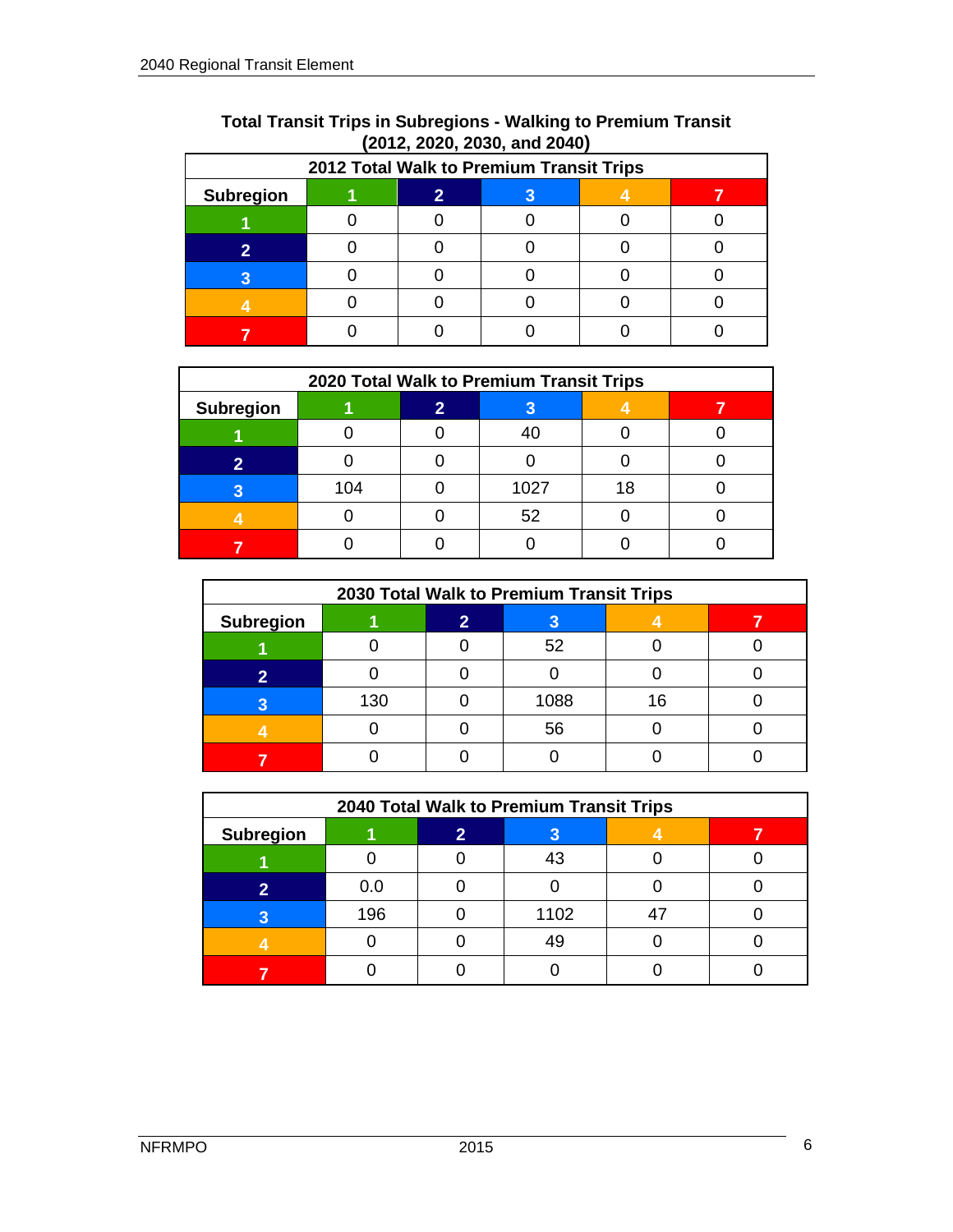| 2012 Total Walk to Express Transit Trips |  |  |  |  |  |  |  |
|------------------------------------------|--|--|--|--|--|--|--|
| <b>Subregion</b>                         |  |  |  |  |  |  |  |
|                                          |  |  |  |  |  |  |  |
|                                          |  |  |  |  |  |  |  |
|                                          |  |  |  |  |  |  |  |
|                                          |  |  |  |  |  |  |  |
|                                          |  |  |  |  |  |  |  |

| <b>Total Transit Trips in Subregions - Walking to Express Transit</b> |                                  |  |  |
|-----------------------------------------------------------------------|----------------------------------|--|--|
|                                                                       | $(2012, 2020, 2030,$ and $2040)$ |  |  |

| 2020 Total Walk to Express Transit Trips |    |  |    |  |  |  |  |  |
|------------------------------------------|----|--|----|--|--|--|--|--|
| <b>Subregion</b>                         |    |  |    |  |  |  |  |  |
|                                          |    |  | 13 |  |  |  |  |  |
|                                          |    |  |    |  |  |  |  |  |
|                                          | 85 |  |    |  |  |  |  |  |
|                                          | 24 |  |    |  |  |  |  |  |
|                                          |    |  |    |  |  |  |  |  |

| 2020 Total Walk to Express Transit Trips |    |  |   |  |  |  |  |
|------------------------------------------|----|--|---|--|--|--|--|
| <b>Subregion</b>                         |    |  | 3 |  |  |  |  |
|                                          |    |  |   |  |  |  |  |
|                                          |    |  |   |  |  |  |  |
|                                          | 85 |  |   |  |  |  |  |
|                                          | 24 |  |   |  |  |  |  |
|                                          |    |  |   |  |  |  |  |

| 2040 Total Walk to Express Transit Trips |    |  |    |  |  |  |  |
|------------------------------------------|----|--|----|--|--|--|--|
| <b>Subregion</b>                         |    |  |    |  |  |  |  |
|                                          |    |  | 28 |  |  |  |  |
|                                          |    |  |    |  |  |  |  |
|                                          |    |  |    |  |  |  |  |
|                                          | 26 |  |    |  |  |  |  |
|                                          |    |  |    |  |  |  |  |